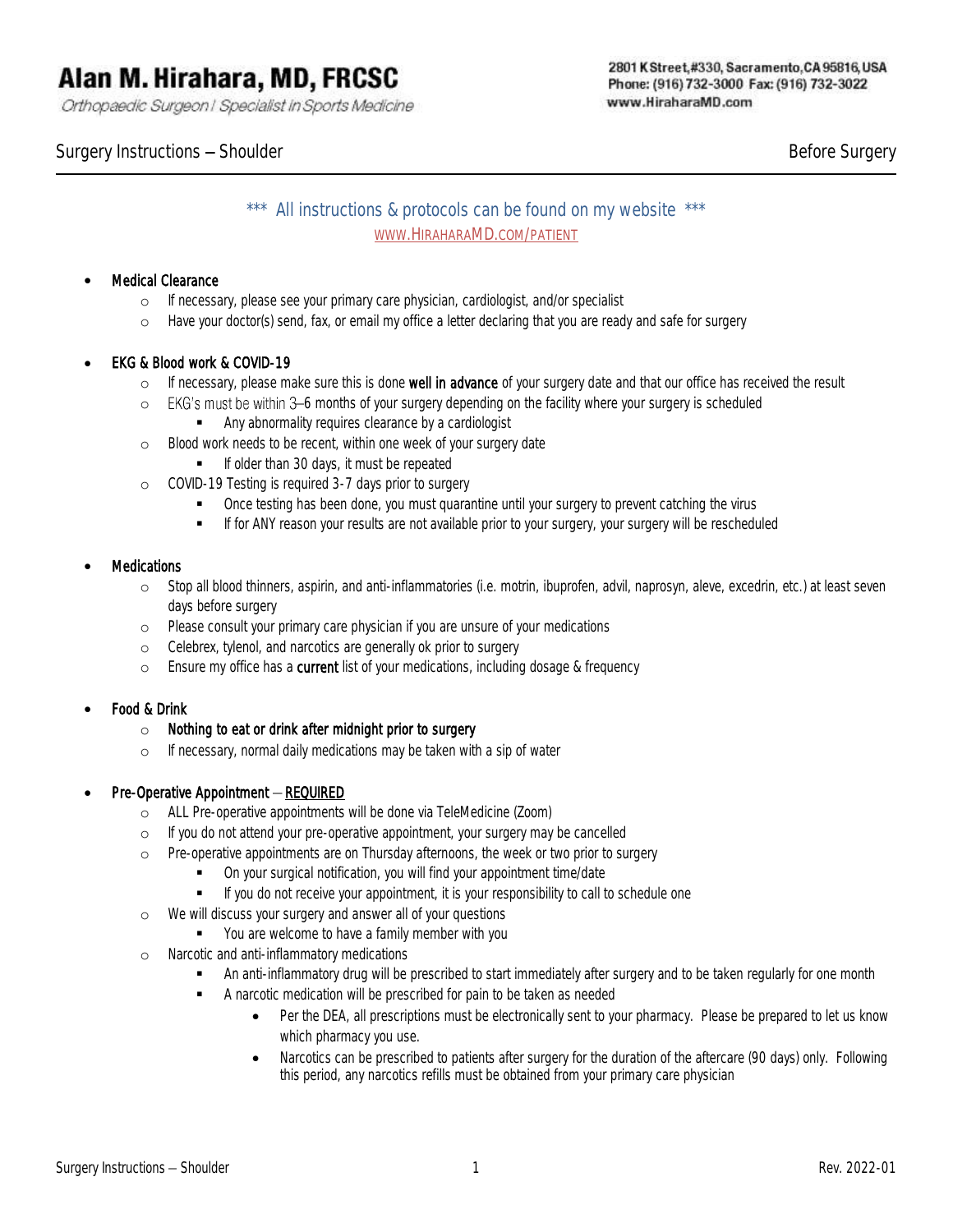Orthopaedic Surgeon | Specialist in Sports Medicine

#### 2801 K Street,#330, Sacramento, CA 95816, USA Phone: (916) 732-3000 Fax: (916) 732-3022 www.HiraharaMD.com

- o We will schedule your post-operative TeleMedicine (Zoom) appointment for a Thursday afternoon following the surgery
- o Your first physical therapy appointment should be scheduled for one week following surgery

#### **Research**

- o All operative patients are signed up with Surgical Outcomes System (SOS): an online patient-tracking database
- o Authorization should already be completed prior to your pre-operative appointment
	- Information on SOS is available on my website: [www.HiraharaMD.com/patient](http://www.hiraharamd.com/patient) → Research Forms → Surgical Outcomes System Info

## Physical Therapy

- o Results Physical Therapy is my preferred physical therapy group who I have been working with for over 20 years
	- Results PT has 4 locations
		- Rancho Cordova  $-$  (916) 362-7962
		- Rancho Murieta  $-$  (916) 354-0719
		- Carmichael  $-$  (916) 562-9130
		- Elk Grove  $-$  (916) 750-4555
	- Kyle Yamashiro or one of his associates will be seeing patients with me every Thursday afternoon
	- Kyle and his group do NOT work for my office
	- **EXECT** Any questions regarding your therapy should be directed to Kyle and his staff
- o If you already have a physical therapist, Kyle or his staff will be instructing you regarding the specific therapy protocol that I want you to do with your therapist
	- **•** Physical therapy protocols may be downloaded from my website at [www.HiraharaMD.com/patient](http://www.hiraharamd.com/patient)

#### • Optional Items

- o Cold Therapy Units
	- We suggest using one of three different machines: PowerPlay or GameReady or Kodiak
	- Your insurance company may or may not authorize this product
	- **•** This product alleviates pain and swelling after surgery and is very convenient
	- My office and staff does NOT provide support for this item
	- You are NOT required to purchase or rent this optional product
	- Any questions or problems should be addressed directly to the company selling the Cold Therapy Unit:
		- PowerPlay, Results Physical Therapy (916) 362-7962
		- GameReady or Kodiak, Pacific Medical Inc.
			- o Chris Haas (916) 295-3688 / Main Office (916) 706-1520
- o Sling or Braces
	- If a sling or brace is needed postoperatively, one will be provided to you in the hospital immediately following surgery
		- Any questions or problems regarding the sling must be addressed to Pacific Medical Inc.
			- Chris Haas (916) 295-3688 / Main Office (916) 706-1520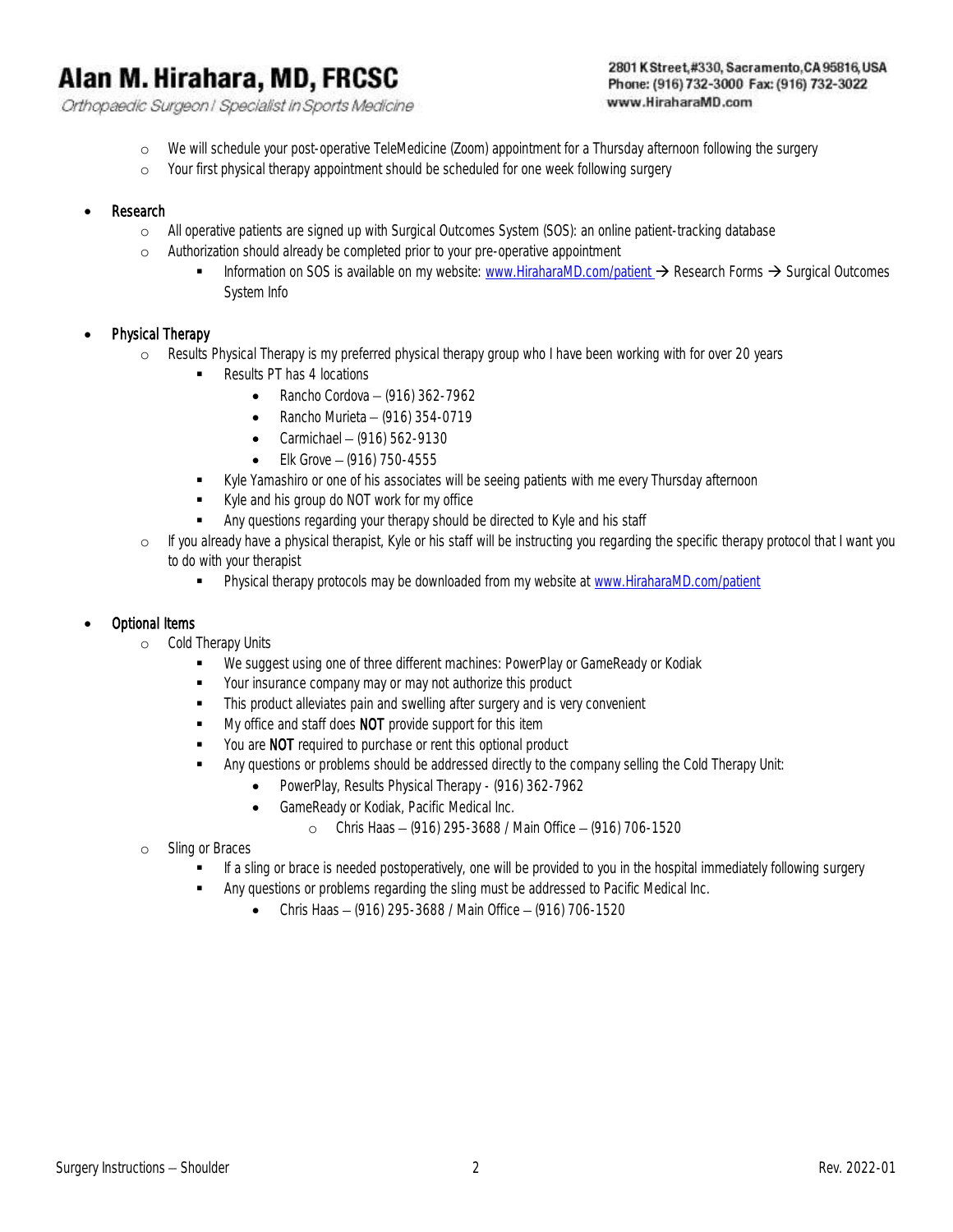Orthopaedic Surgeon | Specialist in Sports Medicine

Surgery Instructions – Shoulder and Surgery Control of Surgery Day of Surgery

# \*\*\* All instructions & protocols can be found on my website \*\*\* WWW.HIRAHARAMD.COM/PATIENT

## **Preparation**

- o *Nothing to eat or drink after midnight prior to surgery*
- o If necessary, normal daily medications can be taken with a sip of water
- o Bring your insurance card to your surgery
- o Remove all body piercings, jewelry, or anything metal prior to arrival—they can increase the risk of infection and can result in electrical burns (if cautery is used)
	- Your surgery will be cancelled if metal is present

## Be Available

- o Arrive to the hospital 3 hours prior to the time of scheduled surgery
	- $\blacksquare$  If you are the first case, you will arrive  $1.5 2$  hours prior
- o Scheduled surgery times are only guaranteed for the first case
	- All other cases are based on how long the earlier surgeries take and will begin immediately following the end of an earlier case
- o We often run ahead of schedule, be available by telephone and ready to come if we have to call you in early
	- **Ensure we have a current and working contact number for you**
	- **■** If we cannot get a hold of you, you may miss your surgery, which will then need to be rescheduled

#### Illness or Wounds

- o If you are feeling ill for ANY reason or have any open or healing wounds, you must let us know as soon as possible
	- Your surgery may need to be rescheduled
- o COVID-19 testing is required
	- **■** If for ANY reason your results are not available prior to your surgery, your surgery will be rescheduled

#### **Discussion**

- o Most patients have difficulty remembering information after anesthesia so I do NOT discuss the surgery with you immediately after surgery
- o I will talk to you, answer questions, and show you the pictures during our first post-operative TeleMedicine (Zoom) appointment, which will take place on a Thursday afternoon following surgery

#### • Going Home

- o Due to COVID-19, visitors and family (unless you are under 18) are not allowed in the hospital with you
- o Someone must be available to take you home
	- You will give their phone number to the nurses who will notify them when you are ready to be picked up
- o Taking a taxi alone is NOT allowed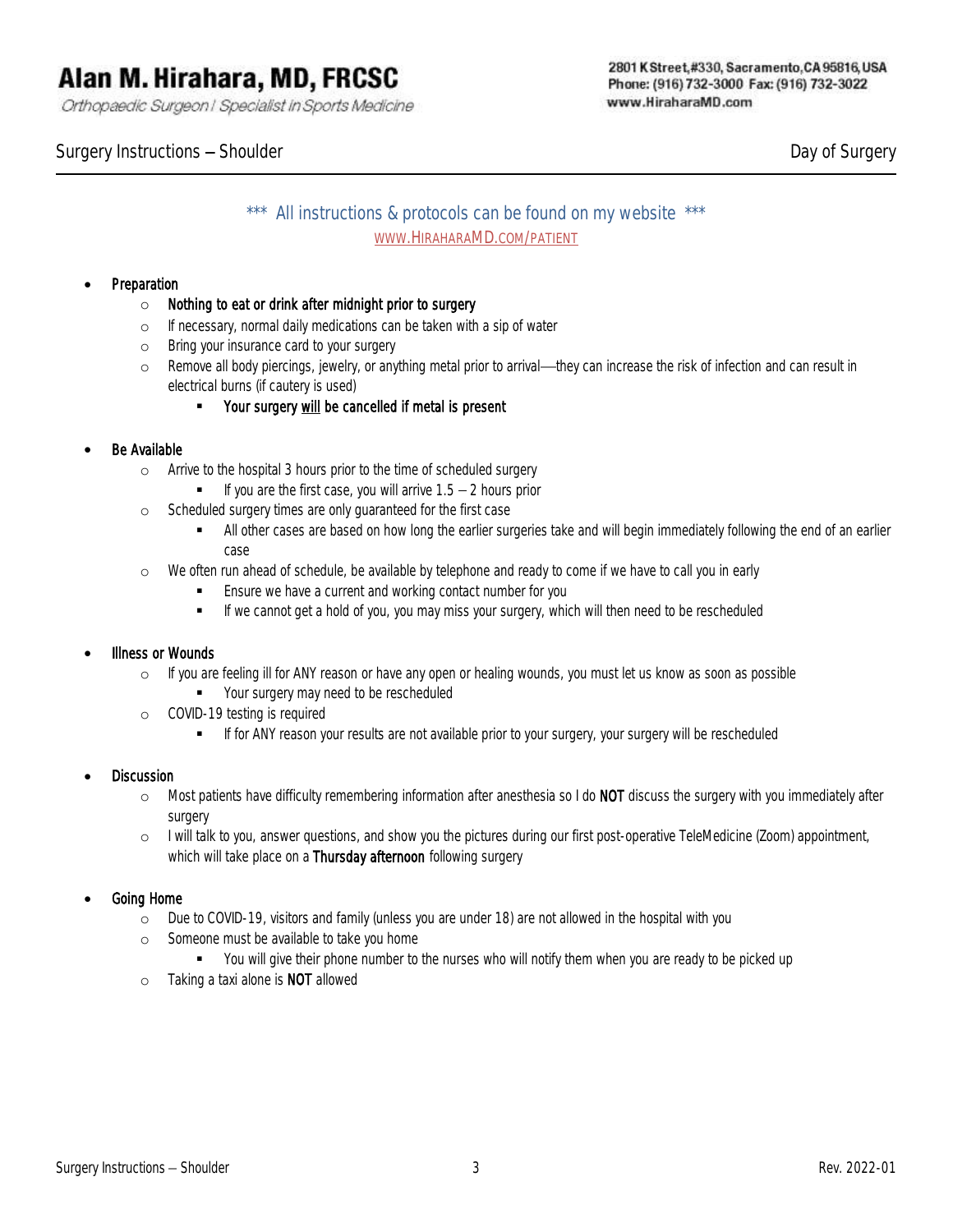Orthopaedic Surgeon | Specialist in Sports Medicine

Surgery Instructions — Shoulder After Surgery After Surgery After Surgery After Surgery

# \*\*\* All instructions & protocols can be found on my website \*\*\* WWW.HIRAHARAMD.COM/PATIENT

# • Post-operative Appointment

- o Post-operative appointments will be done via TeleMedicine (Zoom)
- o If you have not already made one, call my office to schedule your first appointment on a Thursday afternoon after surgery

## Pain Control

- o Your prescription medications for pain for after surgery will be arranged at your pre-operative appointment and sent electronically to your pharmacy.
	- Narcotics are used as needed
- o Anti-inflammatories should be started directly after surgery, must be taken regularly, and must continue for four weeks after surgery
- o For medication refills or changes,
	- **•** For refills or changes of narcotic medications, you must contact he office during office hours only.
	- **•** On-call physicians can **NOT** prescribe medication to patients they have not seen.
	- **■** Narcotics can be prescribed to patients after surgery for the duration of the aftercare (90 days) only. Following this period, any narcotics refills must be obtained from your primary care physician.
- o Ice the shoulder 20 minutes per hour for the first 72 hours while awake
	- Be very careful when applying cold directly to the skin in limiting how much time it is used to avoid cold burns
	- If a cold therapy unit has been supplied, it is for home use. It will NOT be placed on you at the time of surgery. If there are any problems or questions with the unit, please contact the provider of your unit as our office does not provide support for these products.
	- **EXECUTE:** After the first 72 hours, ice the knee at least 3 times a day and especially after physical therapy sessions
	- Ice can work through the dressings

#### • Swelling & Tingling

- o It is normal to have some mild swelling, tingling, or numbness after surgery
- o Taking the arm out of the sling and resting it on a pillow can help, if necessary

#### **Dressings**

#### o Dressings can be taken off 48 hours after surgery

- o The incisions will have small pieces of tape over them called "steri-strips."
	- Do not remove the steri-strips covering the small incisions
		- **•** The steri-strips fall off after one week or can be removed ten days after surgery
		- You can replace the dressings with band-aids, if desired
- $\circ$  There may be drainage for the first  $48 72$  hours from the incisions. This is normal
- o You may take a shower immediately but do NOT get the dressings wet
	- Once the dressings are removed after 48 hours, you can use soap and water on the wounds
	- Do NOT take a bath or swim as the incisions should not be soaked in water until healed
	- Keep the incisions clean and dry